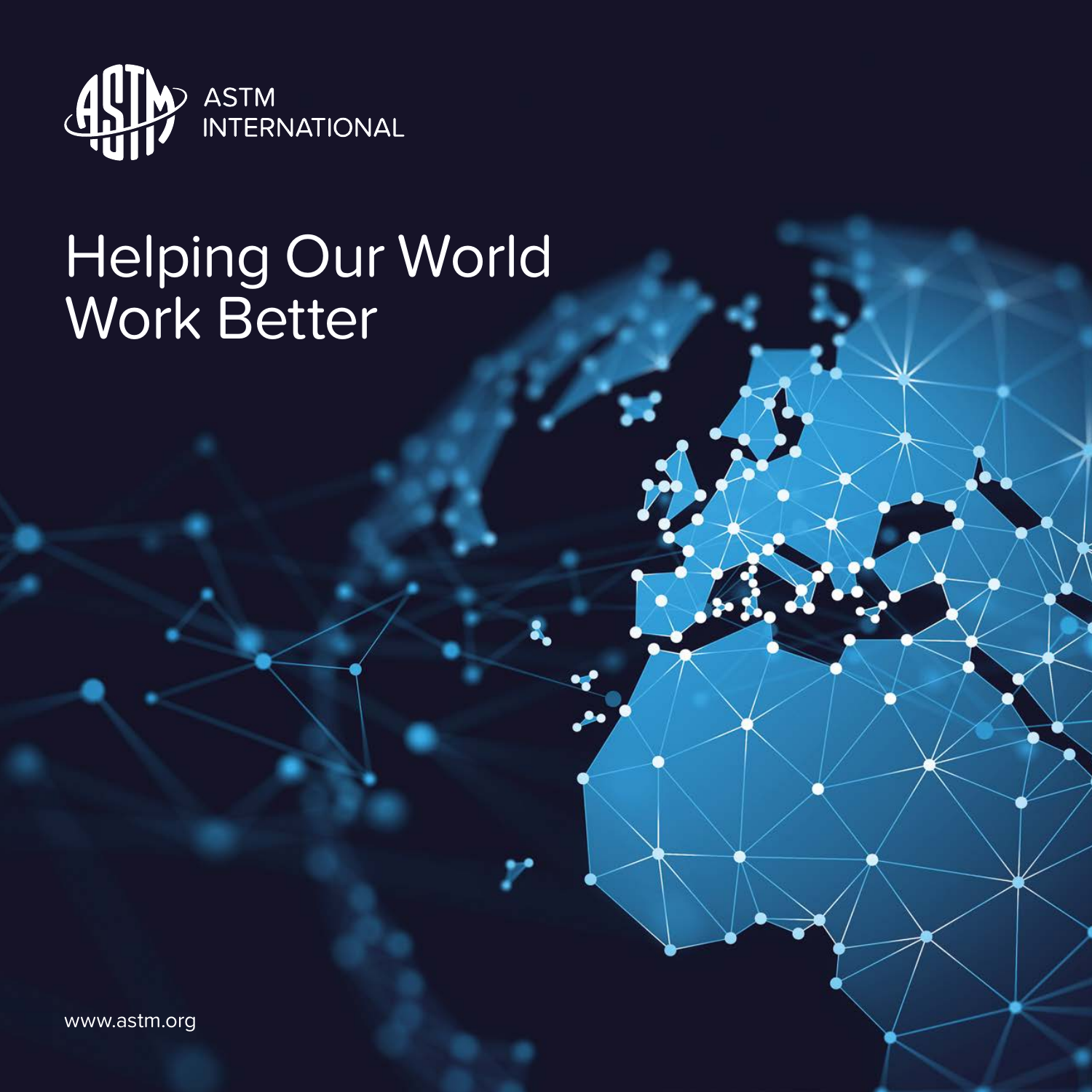Do you want to get involved in global standards development? Do you need a standards-related product or service? Are you looking for an

independent partner to support standardization in your country or innovation in your industry? We stand ready to help you solve today's complex challenges in whatever way we can.

# Our Mission

| Becoming a Member and<br><b>Contributing to Standards</b>      |  |
|----------------------------------------------------------------|--|
| <b>Using Standards-Related</b><br><b>Products and Services</b> |  |
| Partnering with<br>ASTM International                          |  |
| Seeing Industries Where<br>ASTM International Leads            |  |
|                                                                |  |

## I am interested in:



Committed to serving global societal needs, ASTM International positively impacts public health and safety, consumer confidence, and overall quality of life. We integrate consensus standards – developed with our international membership of volunteer technical experts – and innovative services to improve lives…**Helping our world work better.**



**Katharine E. Morgan** President ASTM International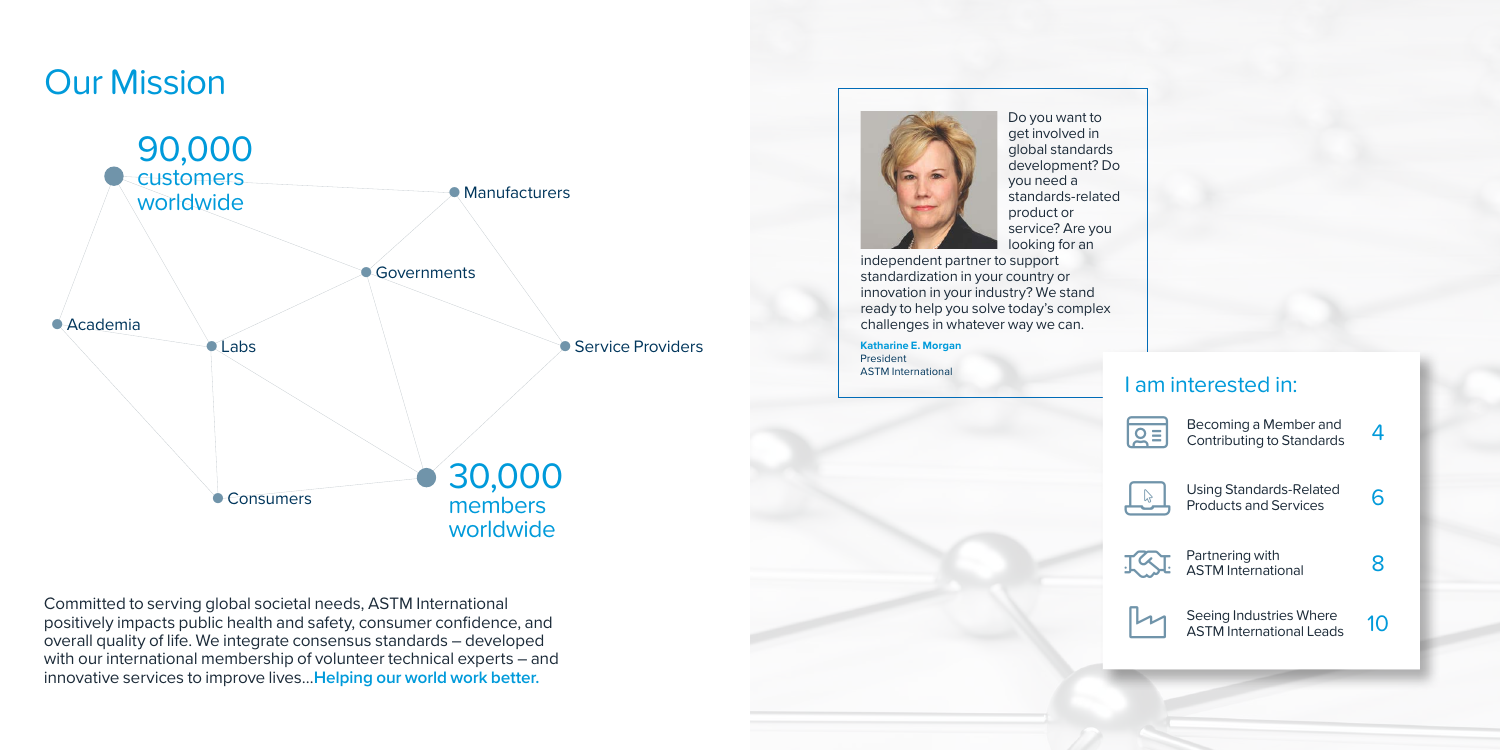4 5

**More than 30,000 people from 155+ countries create and update standards through ASTM International, one of the world's most respected standards development organizations.**

The high quality of ASTM International standards is driven by the expertise and judgment of members who represent industry, governments, academia, trade groups, small and medium size enterprises, consumers, and others. Their contributions, and the consensus process, are why ASTM International standards are known for high quality and market relevance across many industries (see p. 10).

About 150 committees (with over 2,100 subcommittees) meet inperson and virtually, using tools like electronic balloting and online collaboration areas to develop standards. ASTM International publishes those standards shortly thereafter.

ASTM International also offers symposia and workshops that provide unique opportunities for members and others to exchange new ideas and knowledge in their fields.

And, ASTM International reaches out to the next generation of standards experts through efforts like the Emerging Professionals Program and academic outreach.

### **ASTM International is committed to the World Trade Organization's principles for international standards development:**

- Transparency
- Openness
- Impartiality and consensus
- Effectiveness and relevance
- Coherence
- Development dimension

### **Diversity, Equity, and Inclusion**

ASTM International is committed to diversity, equity, and inclusion efforts within our offices, across our governance structure, and throughout our global communities. We value every voice, bringing together people from various backgrounds, cultures, experiences, and genders. This commitment makes our work more impactful and enables us to more effectively fulfill our mission to serve global societal needs and help our world work better. We take seriously the responsibility to develop initiatives that lift all voices. This is a journey, and each day we strive to further our progress and promote a diverse, equitable, and inclusive environment for our staff, our members, and the world around us.

Why Join?

## Become a member. Influence international standards.

### **Types of Standards:**

- Test Method
- Specification
- Guide
- Practice
- Classification
- Terminology
- 

### **Member Benefits (\$75/year)**

- Committee participation
- Access to online tools
- Free volume of the *Annual Book of ASTM Standards*
- *Standardization News* magazine and monthly *eNews*
- Discounts on events and publications
- Interlaboratory study participation and more

### **Organizational Members (\$400/Year) Also Receive:**

- Directory listing
- Plaque

### **Student Members (FREE)**

- Scholarships
- Grant opportunities
- Electronic editions of ASTM magazines and newsletters
- Free attendance at ASTM symposia
- Reduced membership fees on graduation

## **Learn more about membership** memserv@astm.org

www.astm.org/get-involved/membership

Influence industry standards Network with your

peers and customers

Stay on top

of trends  $\sim$  Build your leadership skills

Advance your career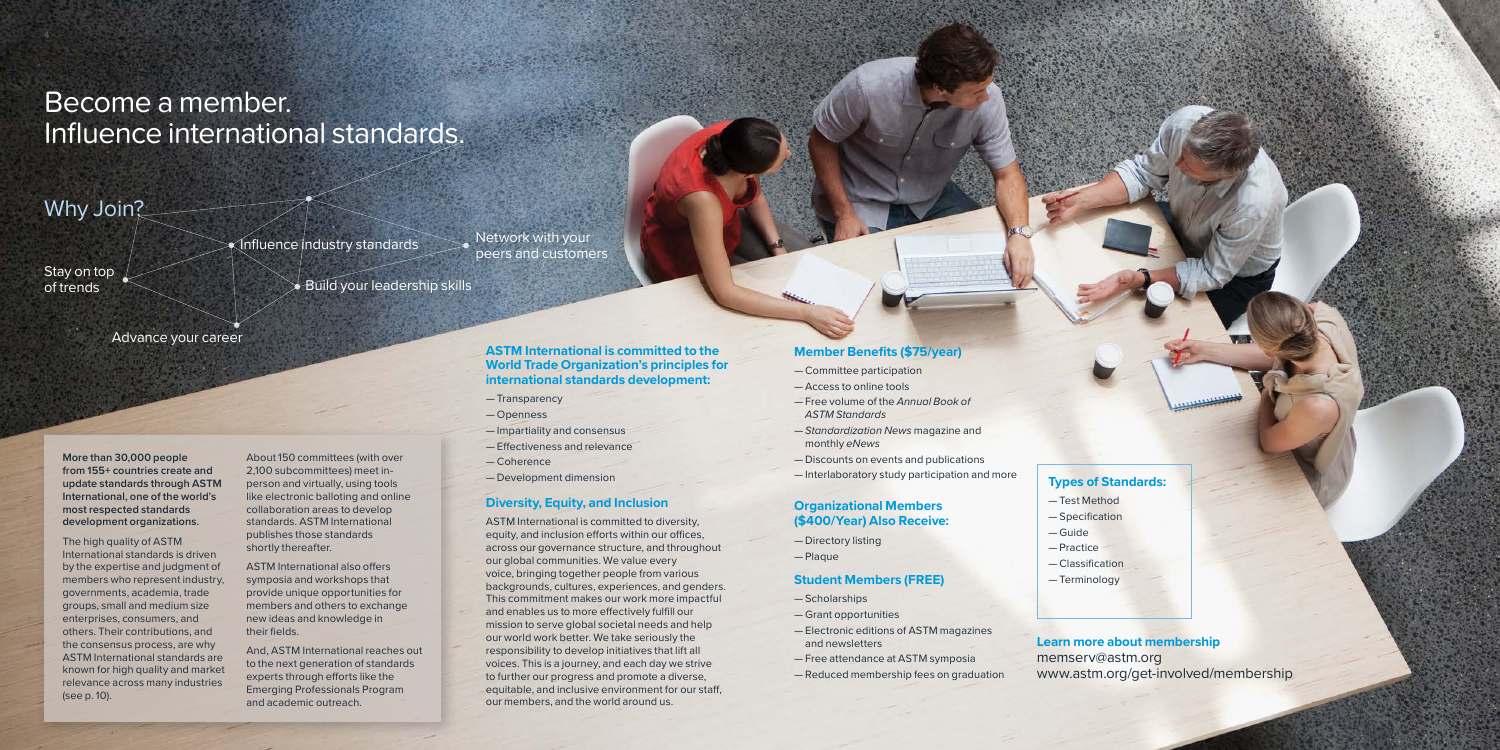### **Compass**

ASTM International's flagship product, Compass<sup>®</sup>, is an online subscription platform that helps manage change and increase user productivity. Compass provides access to the most up-to-date standards and research, along with productivity tools for sharing, version comparison, and annotating.



## **Live and On-Demand Training Solutions**

With content from the experts who develop ASTM International standards, more than 300+ on demand and 50+ live courses help employees understand and adhere to those same standards. Companies can track the progress of employees through the training system capabilities of Compass.

# The world's leading standards-related products and services

## In-Demand Solutions

### **SpecBuilder**

This collaboration management tool helps companies easily react to change. Users create and maintain their own specifications, codes, and regulations, integrating ASTM International standards as needed.



## **Certification**

Through the Safety Equipment Institute and its partnerships with third-party laboratories, companies can certify that products meet specifications and standards, including, but not limited to, ASTM International standards.

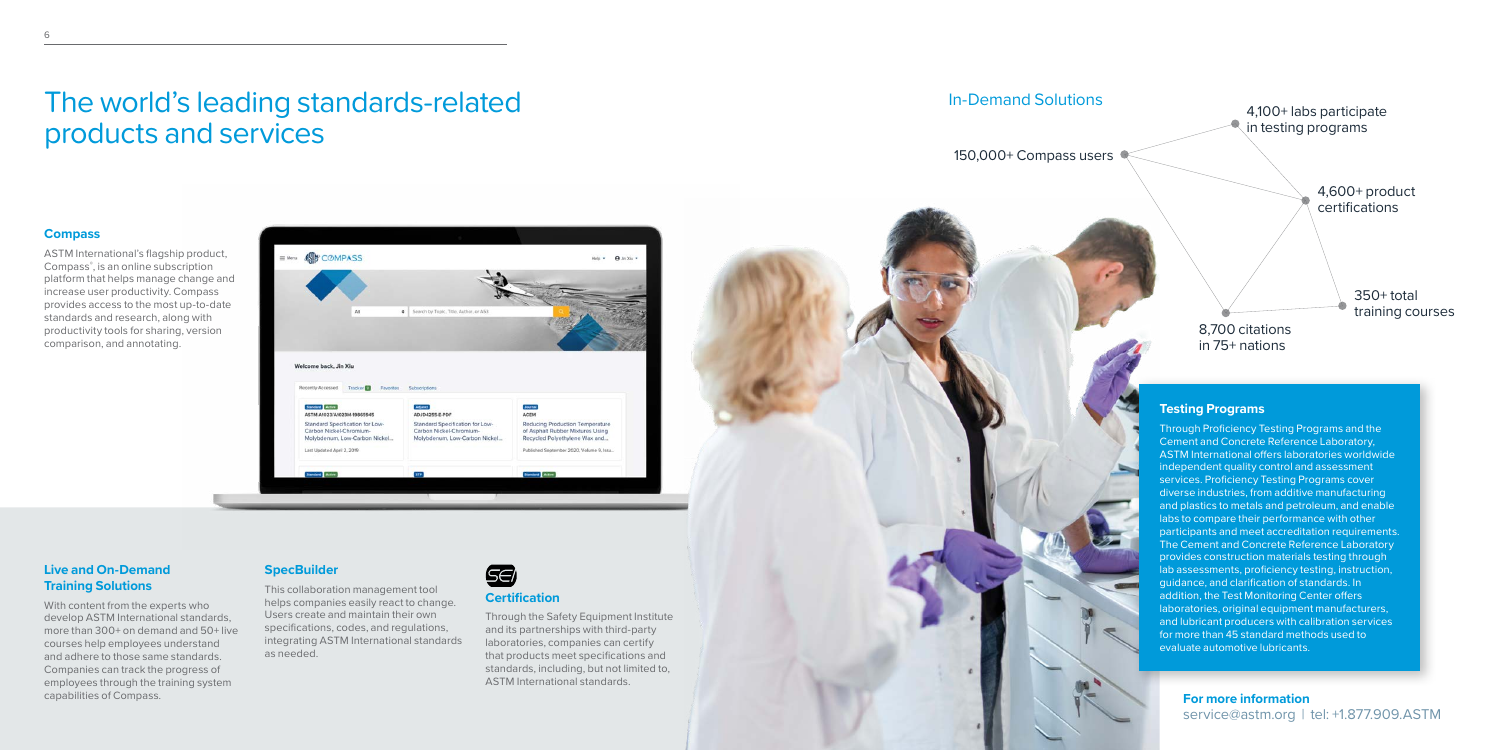

## Memorandum of Understanding Program

ASTM International supports countries that want to contribute to and benefit from globally accepted standards.

More than 115 Memorandum of Understanding (MoU) Program partners (national and regional standards bodies) throughout the world access tools, training, and practical help from ASTM International. National standards bodies gain access to ASTM International standards. Technical experts from MoU partner nations can participate and vote at no cost in standards development.

## Strategic Relationships

ASTM international has many strategic relationships with organizations and trade associations. These include platform-sharing agreements for Compass, memorandums of cooperation, consortia, and more.

## **Some partners include:**

- Other international standards organizations (ISO, IEC, etc.)
- AATCC
- America Makes
- American Concrete Institute
- American Petroleum Institute
- EUROCAE
- Indian Rubber Manufacturers Research Association
- International Association of Plumbing and Mechanical Officials
- NCSL International
- NSF International
- Open Geospatial Consortium
- Parenteral Drug Association
- Program Operator Consortium (environmental declarations)
- SpaceTEC
- Standards Council of Canada
- 3MF Consortium (3D printing)
- many more…

# A leading independent, international partner to countries and organizations worldwide

**The MoU Program promotes:**

Awareness of standardization systems Development of national standards Reduced duplication of efforts Broader economic development efforts Communication among standards bodies

## Centers of Excellence

The Additive Manufacturing (AM) and Exo Technology (ET) Centers of Excellence bring together industry, government, and academia to advance research and standards development. The centers aim to fill standards gaps and drive faster commercialization and technology adoption in these two sectors.

The AM CoE advances AM with its research to standards projects, which have already resulted in several new published standards. The center also holds a series of training workshops to prepare and further the AM workforce at all levels. And it holds special workshops and programs, including the International Conference on Additive Manufacturing (ICAM).

The ET CoE is accelerating safety and reliability standards for exoskeletons and their systems. The center acts as a single, unified hub of knowledge, resources, and leadership, and it is providing a range of learning and training opportunities. The ET CoE works to ensure greater confidence in the baseline performance of exoskeletons.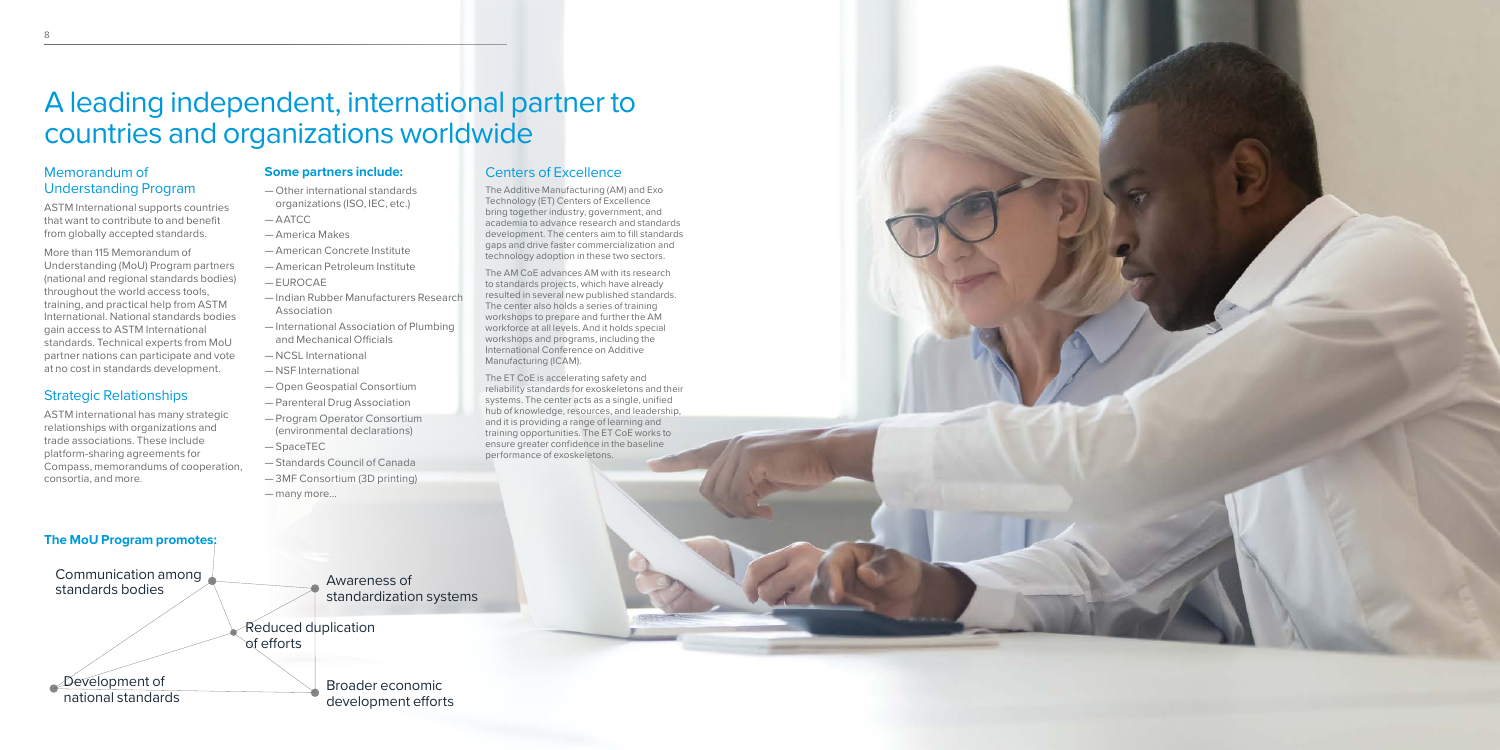10

# ASTM International leads in about 150 major global industries.

Accreditation & Certification (E36) Activated Carbon (D28)

#### **Additive Manufacturing Technologies (F42)**

Adhesives (D14)

Advanced Ceramics (C28)

Aerospace and Aircraft (F07)

Aerospace Personnel (F46)

Air Quality (D22)

Aircraft Systems (F39)

#### **Amusement Rides and Devices (F24)**

Analytical Chemistry for Metals, Ores, and Related Materials (E01)

Aromatic, Industrial, Specialty, and Related Chemicals (D16)

Asset Management (E53)

—

Bioenergy and Industrial Chemicals from Biomass (E48)

Building and Environmental Acoustics (E33)

Building Seals and Sealants (C24)

Business Imaging Products (F05)

—

### **Cannabis (D37)**

Carbon Black (D24)

Catalysts (D32)

### **Cement (C01)**

Ceramic Whitewares and Related Products (C21)

Coal and Coke (D05)

Color and Appearance (E12)

Commercial Spaceflight (F47)

Manufacture of Pharmaceutical and Biopharmaceutical Products (E55)

Manufactured Masonry Units (C15)

### **Mechanical Testing (E28)**

**Medical and Surgical Materials** 

## **and Devices (F04)**

Metal Powders and Metal Powder Products (B09)

Metallic and Inorganic Coatings (B08)

Metallic-Coated Iron and Steel Products (A05)

Metallography (E04)

Molecular Spectroscopy and Separation Science (E13)

Mortars and Grouts for Unit Masonry (C12)

—

Nanotechnology (E56)

### **Nondestructive Testing (E07)**

Nonferrous Metals and Alloys (B02) Nuclear Fuel Cycle (C26) Nuclear Technology and Applications (E10)

— Occupational Health and Safety (E34)

—

Packaging (D10)

**Paint and Related Coatings, Materials, and Applications (D01)**

Particle and Spray Characterization (E29) Pedestrian/Walkway Safety and Footwear (F13)

### **Performance of Buildings (E06)**

Personal Protective Clothing and Equipment (F23)

Pesticides, Antimicrobials, and Alternative Control Agents (E35)

Compatibility and Sensitivity of Materials in Oxygen Enriched Atmospheres (G04)

Composite Materials (D30)

### **Concrete and Concrete Aggregates (C09)**

Concrete Pipe (C13) **Consumer Products (F15)** Copper and Copper Alloys (B05)

Corrosion of Metals (G01)

—

Declarable Substances in Materials (F40) Detention and Correctional Facilities (F33) Dimension Stone (C18)

—

Electrical and Electronic Insulating Materials (D09)

Electrical Conductors (B01)

Electrical Insulating Liquids and Gases (D27) Electrical Protective Equipment

for Workers (F18) Electronics (F01)

Emergency Medical Services (F30)

Engine Coolants and Related Fluids (D15)

### **Environmental Assessment, Risk Management, and Corrective Action (E50)**

Exoskeletons and Exosuits (F48)

— Fasteners (F16) Fatigue and Fracture (E08) Fences (F14) Fiber-Reinforced Cement Products (C17)

### **Fire Standards (E05)**

Food Service Equipment (F26)

## **Petroleum Products, Liquid Fuels, and Lubricants (D02)**

**Plastic Piping Systems (F17) Plastics (D20)**

Polishes (D21)

Precast Concrete Products (C27) Primary Barrier Packaging (F02) Protective Coating and Lining Work for Power

Generation Facilities (D33)

—

Quality and Statistics (E11)

—

Radiation Processing (E61) Reactive and Refractory Metals

and Alloys (B10)

Recovered Carbon Black (rCB) (D36)

Refractories (C08)

Resilient Floor Coverings (F06)

### **Road and Paving Materials (D04)**

Robotics, Automation, and Autonomous

Systems (F45)

Rolling Element Bearings (F34)

**Roofing and Waterproofing (D08)** Rubber and Rubber-like Materials (D11)

— Search and Rescue (F32) Security Systems and Equipment (F12) Sensory Evaluation (E18) Ships and Marine Technology (F25) SI Practice (E43) Snow and Water Sports (F27) Soaps and Other Detergents (D12)

**Soil and Rock (D18)**

Forensic Engineering (E58) Forensic Psychophysiology (E52) Forensic Sciences (E30)

—

Gaseous Fuels (D03)

Gaskets (F03)

General Aviation Aircraft (F44) Geosynthetics (D35)

Glass and Glass Products (C14)

Gypsum and Related Building Materials and Systems (C11)

—

Halogenated Organic Solvents and Fire Extinguishing Agents (D26)

Hazard Potential of Chemicals (E27)

Hazardous Substances and Oil Spill Response (F20)

Healthcare Informatics (E31)

Homeland Security Applications (E54)

Human Resource Management (E63)

—

Industrial Biotechnology (E62) Iron Castings (A04)

— Laboratory Apparatus (E41) Language Services and Products (F43) Leather (D31)

Light Metals and Alloys (B07)

Light Sport Aircraft (F37)

Lime and Limestone (C07)

Livestock, Meat, and Poultry Evaluation Systems (F10)

—

### Magnetic Properties (A06)

Solar, Geothermal, and Other Alternative Energy Sources (E44)

Space Simulation and Applications of Space Technology (E21)

**Sports Equipment, Playing Surfaces, and Facilities (F08)**

#### **Steel, Stainless Steel, and Related Alloys (A01)**

Stormwater Control Measures (E64) Surface Analysis (E42)

### **Sustainability (E60)**

—

Technology and Underground Utilities (F36) Temperature Measurement (E20)

### **Textiles (D13)**

Thermal Insulation (C16) Thermal Measurements (E37) Tires (F09)

—

Unmanned Aircraft Systems (F38) Unmanned Maritime Vehicle Systems (UMVS) (F41)

—

Vacuum Cleaners (F11) Vehicle - Pavement Systems (E17)

—

Waste Management (D34) Water (D19) Wear and Erosion (G02) Weathering and Durability (G03) Wood (D07)

—

3D Imaging Systems (E57)

### **Bold** indicates committees with 500+ members